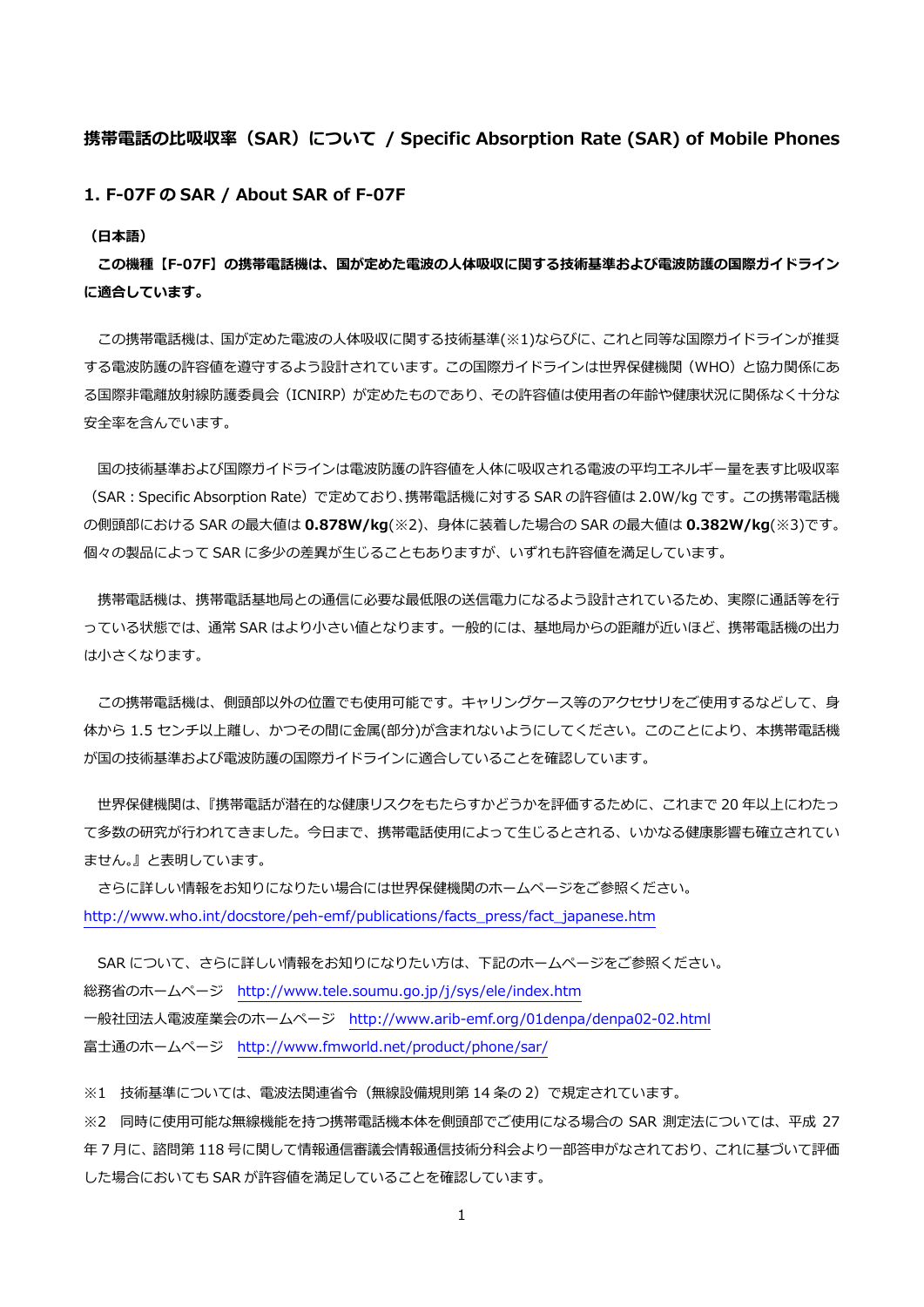#### **(In English)**

# **This model [F-07F] mobile phone complies with Japanese technical regulations and international guidelines regarding exposure to radio waves.**

This mobile phone was designed in observance of Japanese technical regulations regarding exposure to radio waves (\*1) and limits to exposure to radio waves recommended by a set of equivalent international guidelines. This set of international guidelines was set out by the International Commission on Non-Ionizing Radiation Protection (ICNIRP), which is in collaboration with the World Health Organization (WHO), and the permissible limits include a substantial safety margin designed to assure the safety of all persons, regardless of age and health condition.

The technical regulations and international guidelines set out limits for radio waves as the Specific Absorption Rate, or SAR, which is the value of absorbed energy in any 10 grams of tissue over a 6-minute period. The SAR limit for mobile phones is 2.0 W/kg. The highest SAR value for this mobile phone when tested for use at the ear is **0.878 W/kg** (\*2) and when worn on the body is **0.382 W/kg** (\*3). There may be slight differences between the SAR levels for each product, but they all satisfy the limit.

The actual SAR of this mobile phone while operating can be well below that indicated above. This is due to automatic changes to the power level of the device to ensure it only uses the minimum required to reach the network. Therefore in general, the closer you are to a base station, the lower the power output of the device.

This mobile phone can be used in positions other than against your ear. Please keep the mobile phone farther than 1.5 cm away from your body by using such as a carrying case or a wearable accessory without including any metals. This mobile phone satisfies the technical regulations and international guidelines.

The World Health Organization has stated that "a large number of studies have been performed over the last two decades to assess whether mobile phones pose a potential health risk. To date, no adverse health effects have been established as being caused by mobile phone use."

Please refer to the WHO website if you would like more detailed information. http://www.who.int/docstore/peh-emf/publications/facts\_press/fact\_english.htm

Please refer to the websites listed below if you would like more detailed information regarding SAR. Ministry of Internal Affairs and Communications Website: http://www.tele.soumu.go.jp/e/sys/ele/index.htm Association of Radio Industries and Businesses Website: http://www.arib-emf.org/01denpa/denpa02-02.html (in Japanese only)

FUJITSU LIMITED Website: http://www.fmworld.net/product/phone/sar/ (in Japanese only)

\*1 Technical regulations are defined by the Ministerial Ordinance Related to Radio Law (Article 14-2 of Radio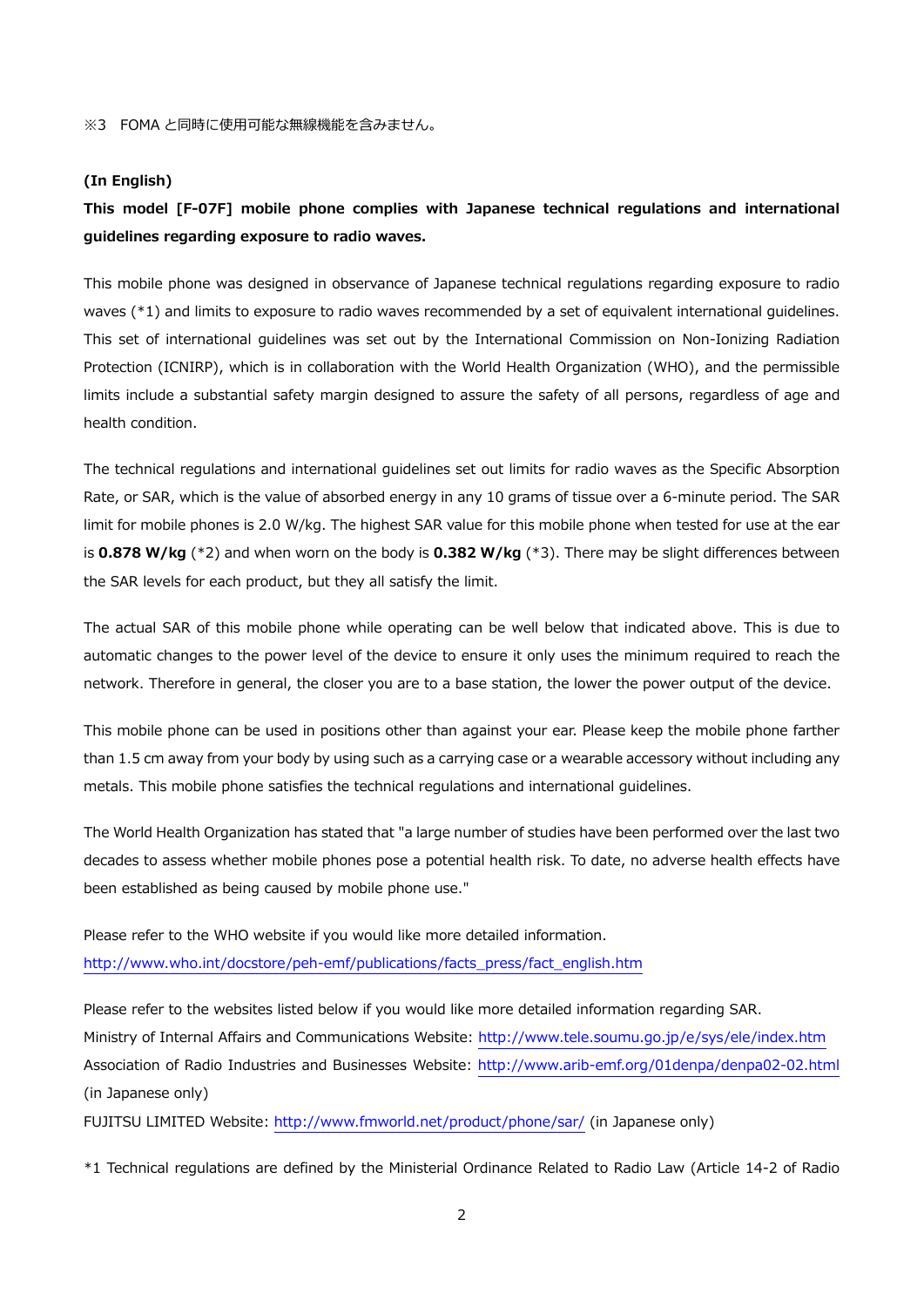Equipment Regulations).

\*2 In regards to methods of measuring SAR when using mobile phones having multiple wireless devices to be able to function simultaneously at the ear, in July of 2015, a portion of advisory 118 was reported on based upon the Information and Communications Council. SAR value when evaluated based on the report is also under the SAR limit.

\*3 Not including other radio systems that can be simultaneously used with FOMA.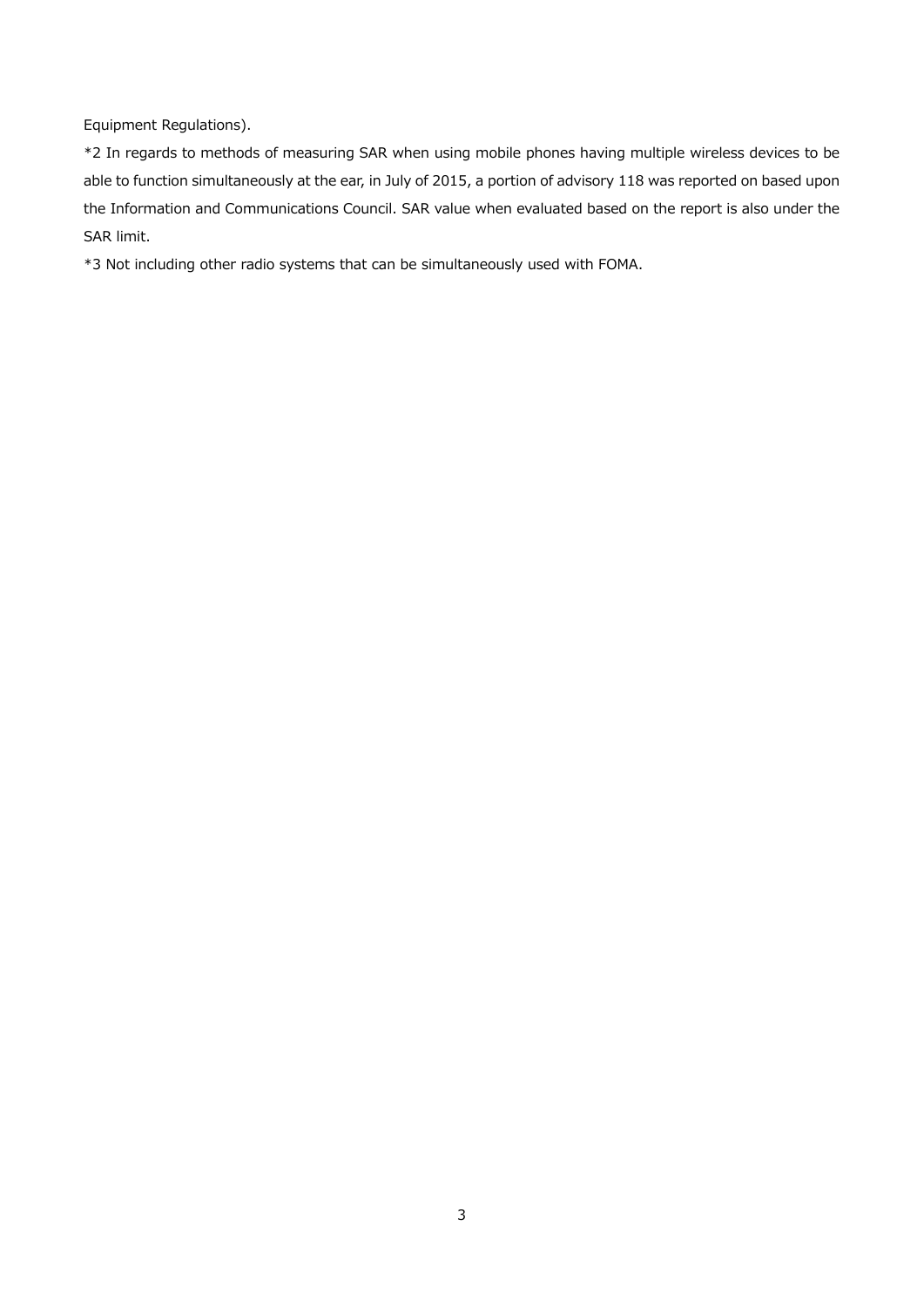#### **2. About SAR of F-07F for FCC RF exposure requirements**

#### **FCC RF Exposure Information**

This model phone meets the U.S. Government's requirements for exposure to radio waves.

This model phone contains a radio transmitter and receiver. This model phone is designed and manufactured not to exceed the emission limits for exposure to radio frequency (RF) energy as set by the FCC of the U.S. Government. These limits are part of comprehensive guidelines and establish permitted levels of RF energy for the general population. The guidelines are based on standards that were developed by independent scientific organizations through periodic and thorough evaluation of scientific studies.

The exposure standard for wireless mobile phones employs a unit of measurement known as the Specific Absorption Rate (SAR). The SAR limit set by the FCC is 1.6 W/kg. Tests for SAR are conducted using standard operating positions as accepted by the FCC with the phone transmitting at its highest certified power level in all tested frequency bands. Although the SAR is determined at the highest certified power level, the actual SAR level of the phone while operating can be well below the maximum value. This is because the phone is designed to operate at multiple power levels so as to use only the power required to reach the network. In general, the closer you are to a wireless base station antenna, the lower the power output level of the phone.

Before a phone model is available for sale to the public, it must be tested and certified to prove to the FCC that it does not exceed the limit established by the U.S. government-adopted requirement for safe exposure. The tests are performed on position and locations (for example, at the ear and worn on the body) as required by FCC for each model. The highest SAR value for this model phone as reported to the FCC, when tested for use at the ear, is **0.57 W/kg**, and when worn on the body, is **0.67 W/kg**. (Body-worn measurements differ among phone models, depending upon available accessories and FCC requirements).

While there may be differences between the SAR levels of various phones and at various positions, they all meet the U.S. government requirements.

The FCC has granted an Equipment Authorization for this model phone with all reported SAR levels evaluated as in compliance with the FCC RF exposure guidelines. SAR information on this model phone is on file with the FCC and can be found under the Equipment Authorization Search section at http://transition.fcc.gov/oet/ea/fccid/ (please search on FCC ID **VQK-F07F**).

For body worn operation, this phone has been tested and meets the FCC RF exposure guidelines. Please use an accessory designated for this product or an accessory which contains no metal and which positions the handset a minimum of 1.5 cm from the body.

\* In the United States, the SAR limit for wireless mobile phones used by the general public is 1.6 Watts/kg (W/kg), averaged over one gram of tissue. SAR values may vary depending upon national reporting requirements and the network band.